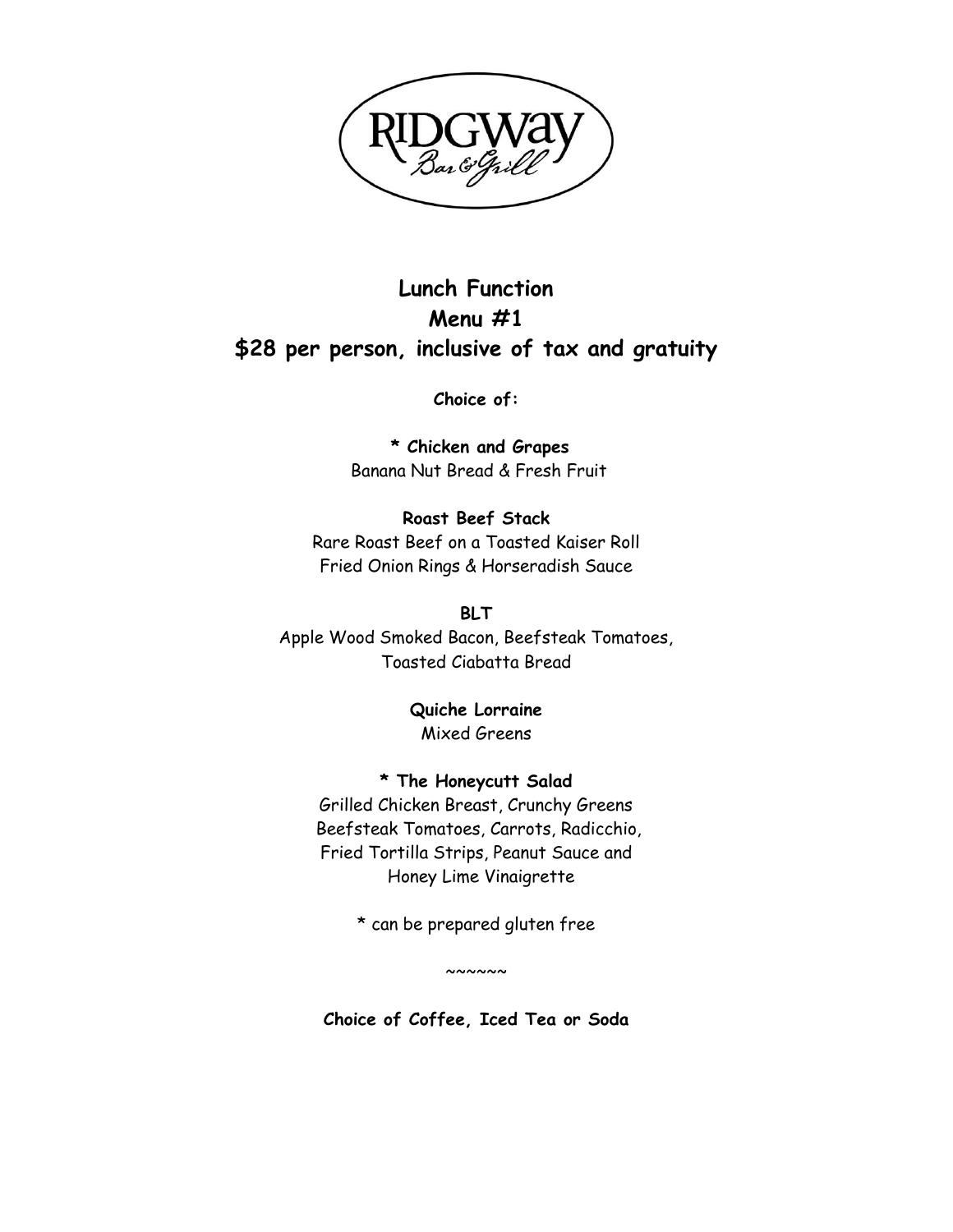

# **Lunch Function Menu #2 \$34 per person, inclusive of tax & gratuity**

**Choice of:**

**\* Chicken and Grapes** Banana Nut Bread & Fresh Fruit

**Roast Beef Stack** Rare Roast Beef on a Toasted Kaiser Roll Fried Onion Rings & Horseradish Sauce

**BLT** Apple Wood Smoked Bacon, Beefsteak Tomatoes, Toasted Ciabatta Bread

> **Quiche Lorraine** Mixed Greens

**\* The Honeycutt Salad** Grilled Chicken Breast, Crunchy Greens Beefsteak Tomatoes, Carrots, Radicchio, Fried Tortilla Strips, Peanut Sauce and Honey Lime Vinaigrette

\* can be prepared gluten free

**Dessert** Carrot Cake ~ Cream Cheese Frosting

**Choice of Coffee, Iced Tea or Soda**

 $\sim\sim\sim\sim\sim$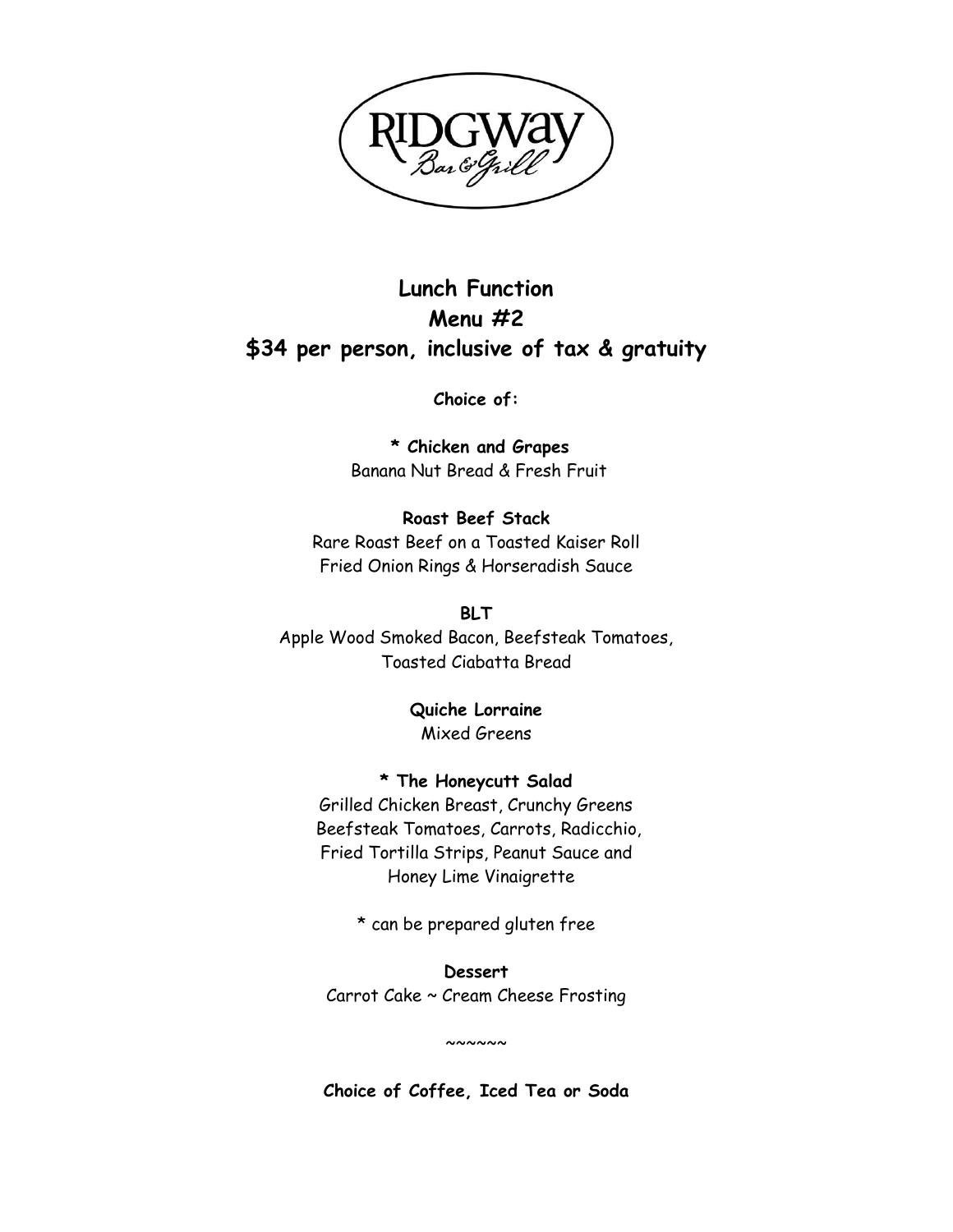

## **Dinner Function Menu #1**

First Course

**Tomato-Basil Soup**

**Artisanal Greens** Classic Herb Vinaigrette

**Whole Small Leaf Caesar Salad** White Balsamic Caesar Vinaigrette

### Entrees

**Pan–Seared Scottish Salmon Filet** Seasonal Succotash of Squash, Peppers, Onions, Sweet Corn & Blistered Tomatoes

> **Sliced Hanging Tender Steak** Naples Best Fries Red Wine Demi-Glace

**Fettuccine Pomodoro**  Chicken, Fresh Pasta, Fresh Tomato, Shallots, Garlic, Basil, Olive Oil & Wine

**Vegetable Plate**  Grilled Broccolini, Pan Roasted Farro, Red Peppers & Walnuts Romesco Sauce, Dollop of House Made Ricotta

#### Desserts

**Key Lime Tart** ~ Sweet Cream

**Maracaibo Chocolate Mousse Cake**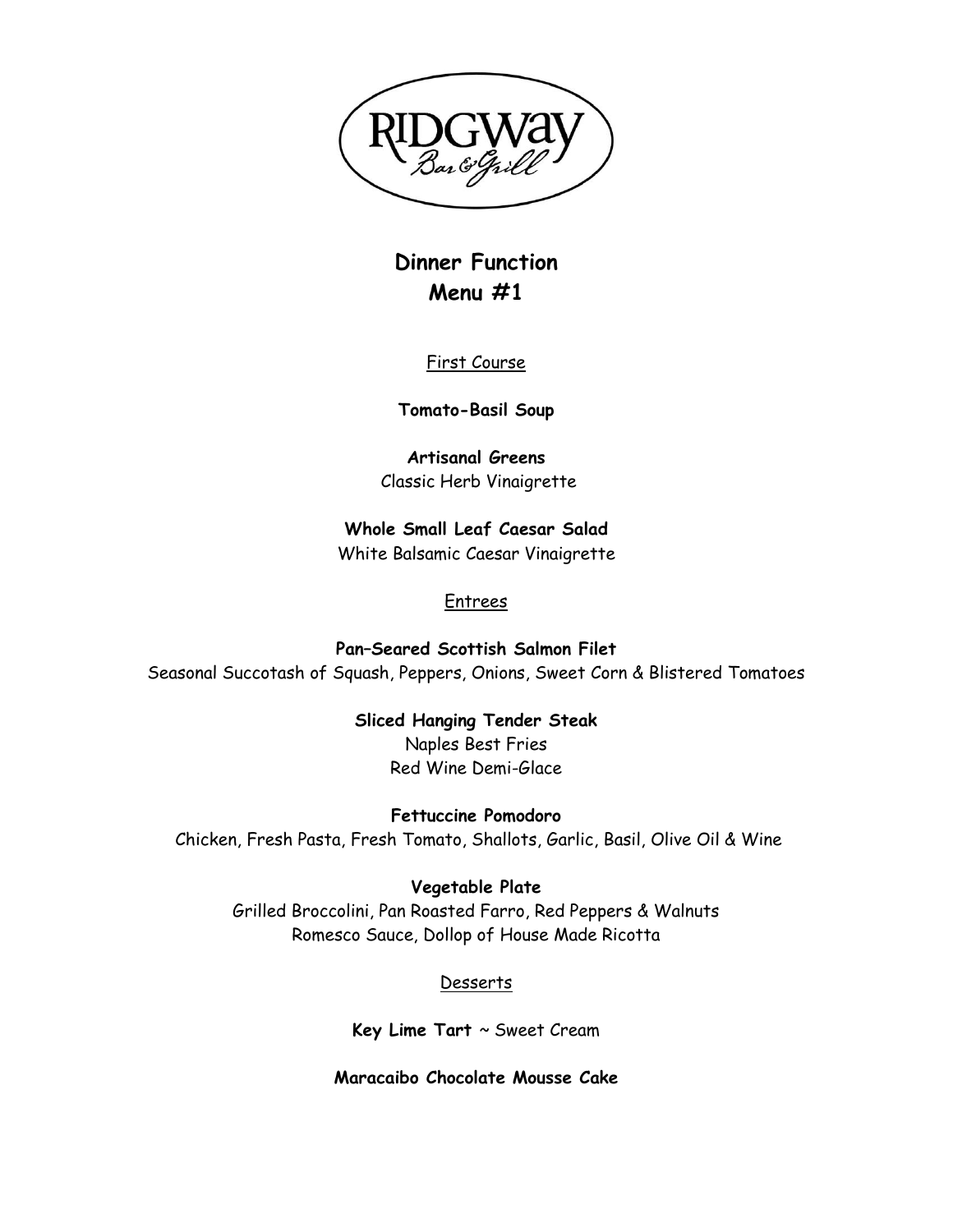

## **Dinner Function Menu #2**

#### First Course

**Tomato-Basil Soup**

**Artisanal Greens ~** Classic Herb Vinaigrette

**Small Whole Leaf Caesar Salad ~** White Balsamic Caesar Vinaigrette

**House Made Mozzarella & Beefsteak Tomato** ~ Artisanal Greens & Basil Oil

Entrée

**Sauteed Snapper Piccata** ~ Haricots Verts, Herb Roasted Fingerling Potatoes, Lemon-White Wine Butter

**Grilled Center Cut Filet of Beef ~** Mashed Potatoes, Haricots Verts, Red-Wine Demi-Glace

**Fettucine Pomodoro** ~ Fresh Pasta, Shrimp, Fresh Tomato, Shallots, Garlic, Basil, Olive Oil & Wine

**Vegetable Plate ~** Grilled Broccolini, Pan Roasted Farro, Red Peppers & Walnuts Romesco Sauce, Dollop of House Made Ricotta

#### Desserts

#### **Maracaibo Chocolate Mousse Cake**

**Key Lime Tart ~** Sweet Cream